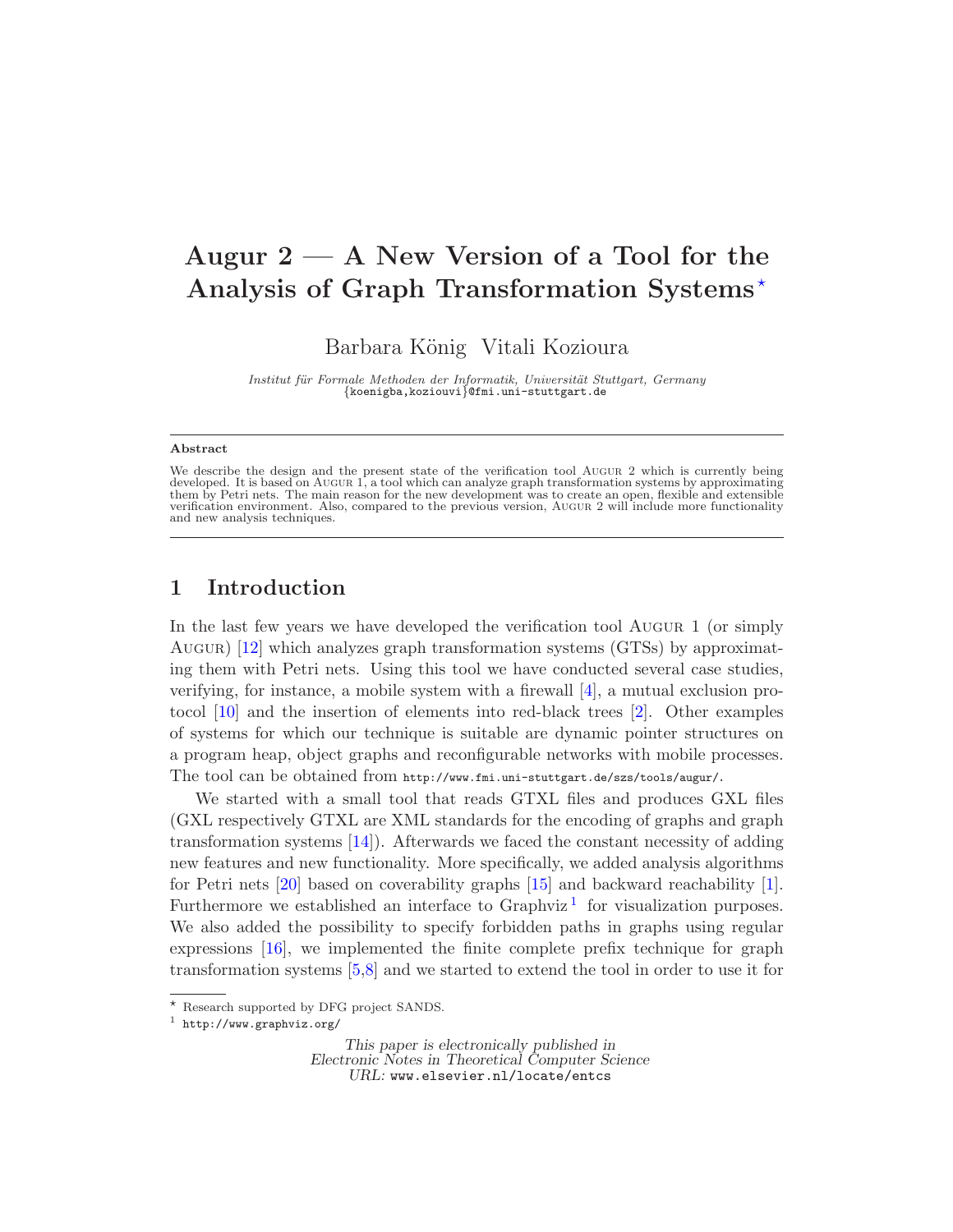the purpose of test case generation [\[11\]](#page-8-7). Probably the most extensive addition was to add support for counterexample-guided abstraction refinement [\[13\]](#page-8-8).

The architecture of Augur 1 was strongly oriented towards the concrete task of approximated unfolding of GTSs. This made all changes mentioned above hard to implement and led to several versions of the tool, each with a different functionality. Hence the new version of Augur (called Augur 2) will have a more general and extensible software architecture and will have more functionality concerning analysis and visualization methods.

Another new feature of Augur 2 will be the possibility to work with attributed graphs, i.e., graphs with (integer and string) attributes assigned to nodes and edges. As a future research topic we plan to extend existing analysis techniques accordingly. Support for input and output will also be extended, for instance we are currently working on an interface to Agg  $[19]$ . Also, we plan to have a simple pointermanipulating programming language, which can be translated into graph rewriting, as an additional means of input.

The kernel part of the tool is already developed and has successfully passed through a number of tests. At the moment the tool is being extended with various visualization and analysis methods.

## 2 Graph Transformation Systems and Verification Techniques

We use hypergraph rewriting where left-hand and right-hand sides can be (almost) arbitrary hypergraphs. Compared to the double-pushout approach our GTSs have to observe some restrictions: especially, the interface graph of a rule must be discrete, no nodes can be deleted and rules must be consuming, i.e., at least one edge is deleted. While the last two restrictions are essential for the unfolding-based approach we are following, the first restriction (the interface is discrete) will be lifted in Augur 2.

In order to illustrate the basic ideas behind the tool, we will start with a simple example. Fig. [1](#page-2-0) shows a GTS, which models a network consisting of connections, private servers, internal and external processes, where the network is constantly extended during runtime. Furthermore processes may cross connections. The property we want to verify is that no external process will ever visit a private server. We reduce this property to "no Error edge will be created" by adding a rule creating an edge labelled "Error" as soon as the forbidden situation has been detected.

Since GTSs are in general Turing-powerful over-approximation techniques are needed for their analysis. In our case we abstract GTSs by Petri nets, which are a conceptually simpler formalism and for which several verification techniques have already been developed. More specifically, the tool is based on an approximated unfolding technique for GTSs, presented in [\[3\]](#page-7-4). Compared to a standard unfolding technique we are additionally using folding steps which over-approximate, but guarantee a finite approximation. The tool constructs an over-approximation, which is a so-called Petri graph (i.e., a hypergraph with a Petri net structure over it, see [\[3\]](#page-7-4)). The hyperedges are at the same time the places of the net. Fig. [2](#page-2-1) depicts the coarsest over-approximation for the example GTS in Fig. [1.](#page-2-0)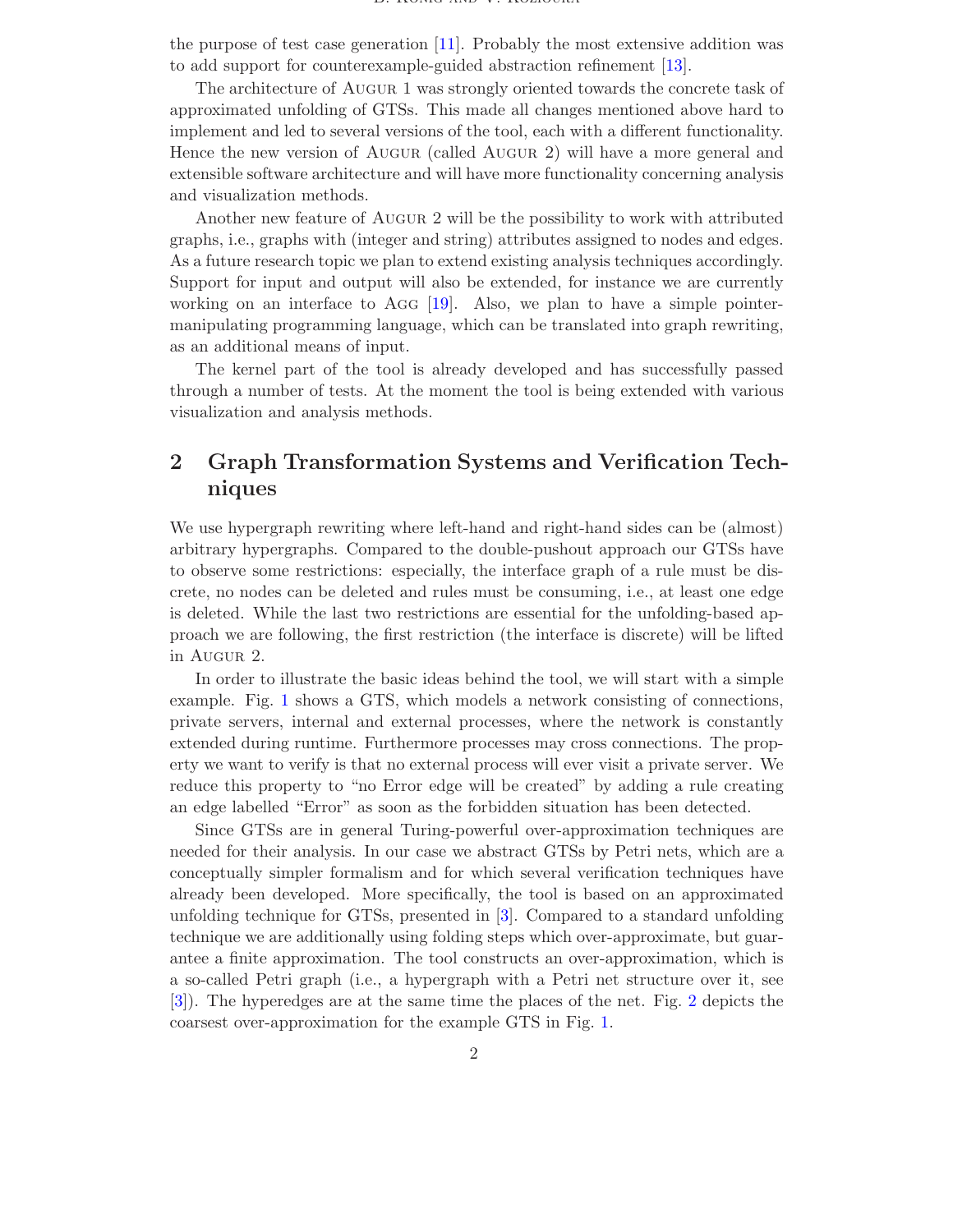

Fig. 1. Example graph transformation system.

<span id="page-2-0"></span>

Fig. 2. Petri graph approximating the GTS (first approximation).

<span id="page-2-1"></span>The Petri graph is an over-approximation in the following sense: (i) every reachable graph can be mapped to its hypergraph component via a (usually non-injective) graph morphism and (ii) the multi-set image of its edges corresponds to a reachable marking of the net. For instance the five edges of the initial graph correspond to the five tokens of the initial marking of the net. More generally there exists a simulation relation between the reachable graphs and the reachable markings of the net, obtained by firing enabled transitions. More details can be found in [\[3](#page-7-4)[,6\]](#page-8-10).

If the over-approximation is too coarse and does not allow to verify the property, techniques for refining the approximation are available. One such technique is counterexample-guided abstraction refinement [\[13\]](#page-8-8) which starts from a concrete counterexample found by coverability checking on the Petri net. Another possibility is to use depth-based refinement [\[6\]](#page-8-10) which constructs an over-approximation exact up to a pre-defined depth in the unfolding. Counterexample-guided abstraction refinement usually results in smaller approximations and faster verification.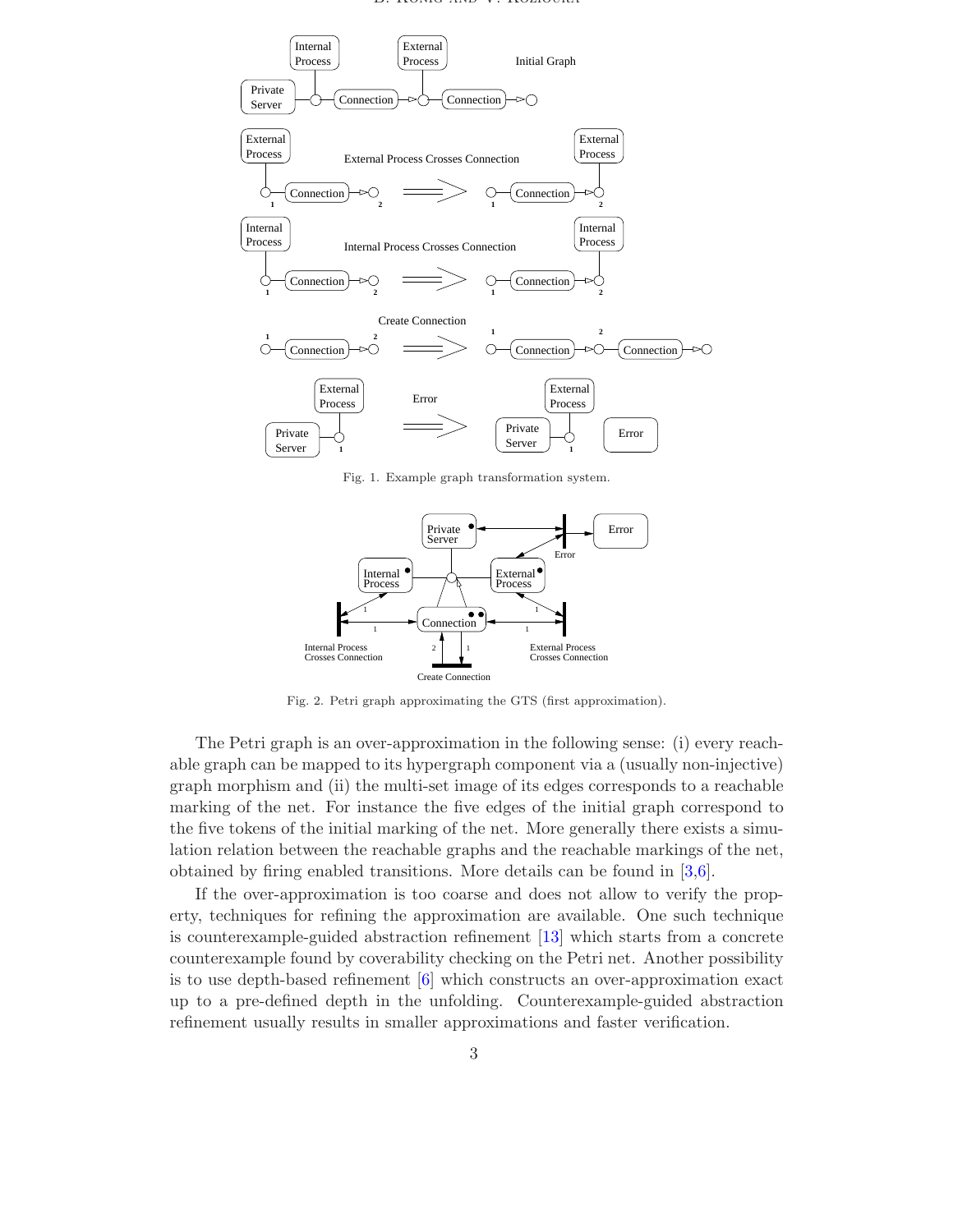#### $B$ . Konig and  $V$ . Koziovita

The edge "Error" of the Petri graph in Fig. [2](#page-2-1) can be covered by firing transition "Error". This means that either the property does not hold or the overapproximation is too coarse. One can show that the run is spurious, i.e., it has no counterpart in the original GTS, which indicates that we have approximated too much. Applying abstraction refinement gives us a refined Petri graph, which is depicted in Fig. [3.](#page-3-0) There exists no edge labelled "Error", i.e., such an edge can also not be covered by any reachable marking. So, from the correspondence between reachable graphs and markings it follows that the property has been successfully verified.



Fig. 3. Petri graph after counterexample-guided abstraction refinement.

### <span id="page-3-0"></span>3 Software Design

In this section we will present the main ideas behind the new implementation, which lead to an open and flexible new verification tool.

The central part of the software design is the concept of algorithms, which are implemented as classes. Each program module working with the common data structures should be realized as an algorithm and new algorithms can be added during the whole life time of the system. As examples of algorithms we mention here different operations on Petri graphs (firing of transitions, building the coverability graph, searching for matches of left-hand sides, performing folding/unfolding steps, etc.) and input/output operations (readers and writers from/to different data formats).

All algorithms work with the same data structures which makes it possible to use some algorithms as sub-operations inside others and to assemble new algorithms out of existing ones. A scenario is a special algorithm which uses as input and output only the external data sources, such as XML files (Fig. [4\)](#page-4-0). Scenarios are at the top level of the system and call other algorithms. A typical example for a scenario is the approximated unfolding algorithm which reads a graph transformation system and outputs a Petri graph.

All algorithms and scenarios are managed in a central database system (see Fig. [4\)](#page-4-0). The database consists of several tables, the most important being the algorithm table, which is shown in Table [1.](#page-4-1)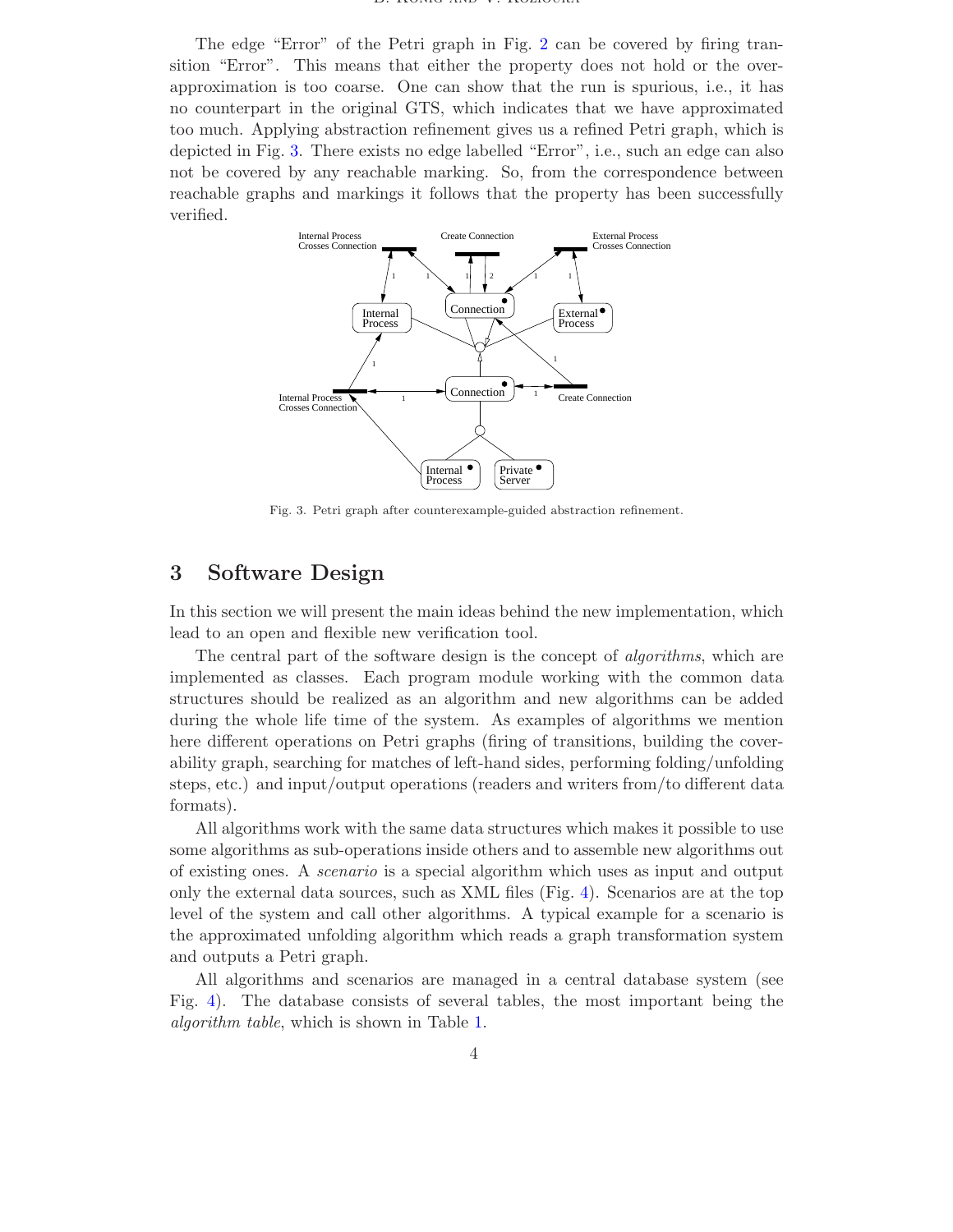|  |  | D. IVONIU AND V. IVOZIUCIVA |
|--|--|-----------------------------|

| Calling Algorithm | Label | Algorithm To Call      | History Path                    |
|-------------------|-------|------------------------|---------------------------------|
| main              | a     | unfold                 |                                 |
| unfold            | a.    | findMatch2             | $(*,*)$ (a, findMatch1) $(*,*)$ |
| unfold            | a.    | findMatch1             |                                 |
| unfold            |       | findMatch <sub>3</sub> |                                 |

Table 1 Example for the algorithm table in the database system.

<span id="page-4-1"></span>

<span id="page-4-0"></span>Fig. 4. Schematic depiction of a scenario.

The first column of the table represents the name of the algorithm calling another algorithm as a sub-operation. The second column is the label of the place where the sub-operation is being called. Labels are used by algorithms in order to indicate which kind of other algorithms they intend to call. Then, the information in the database determines which of the several available algorithms for this task is chosen. This information, i.e., the name of the algorithm, is given in the third column. Finally, the fourth column is a regular expression representing the history path or the call stack of the algorithm in the first column. Depending on this history different algorithms can be called from the same place in the code. We use the information of the first matching entry in the table. Hence, this table makes it easy to exchange a sub-operation by another sub-operation performing basically the same function in a different way (optimized for the concrete situation).

Table [1](#page-4-1) represents a typical example—the control of the match finder algorithm, which searches for matches of left-hand sides in a (large) hypergraph. This operation is one of the critical parts in the calculation of the approximating unfolding and there are different ways to implement it [\[23](#page-8-11)[,18](#page-8-12)[,22\]](#page-8-13). We call three different match finder algorithms depending on the place in the unfolding algorithm where the match finder is called and on the local history of calls. At the place labelled 'b' we will always call "findMatch3". If at the place labelled 'a' the algorithm "findMatch1"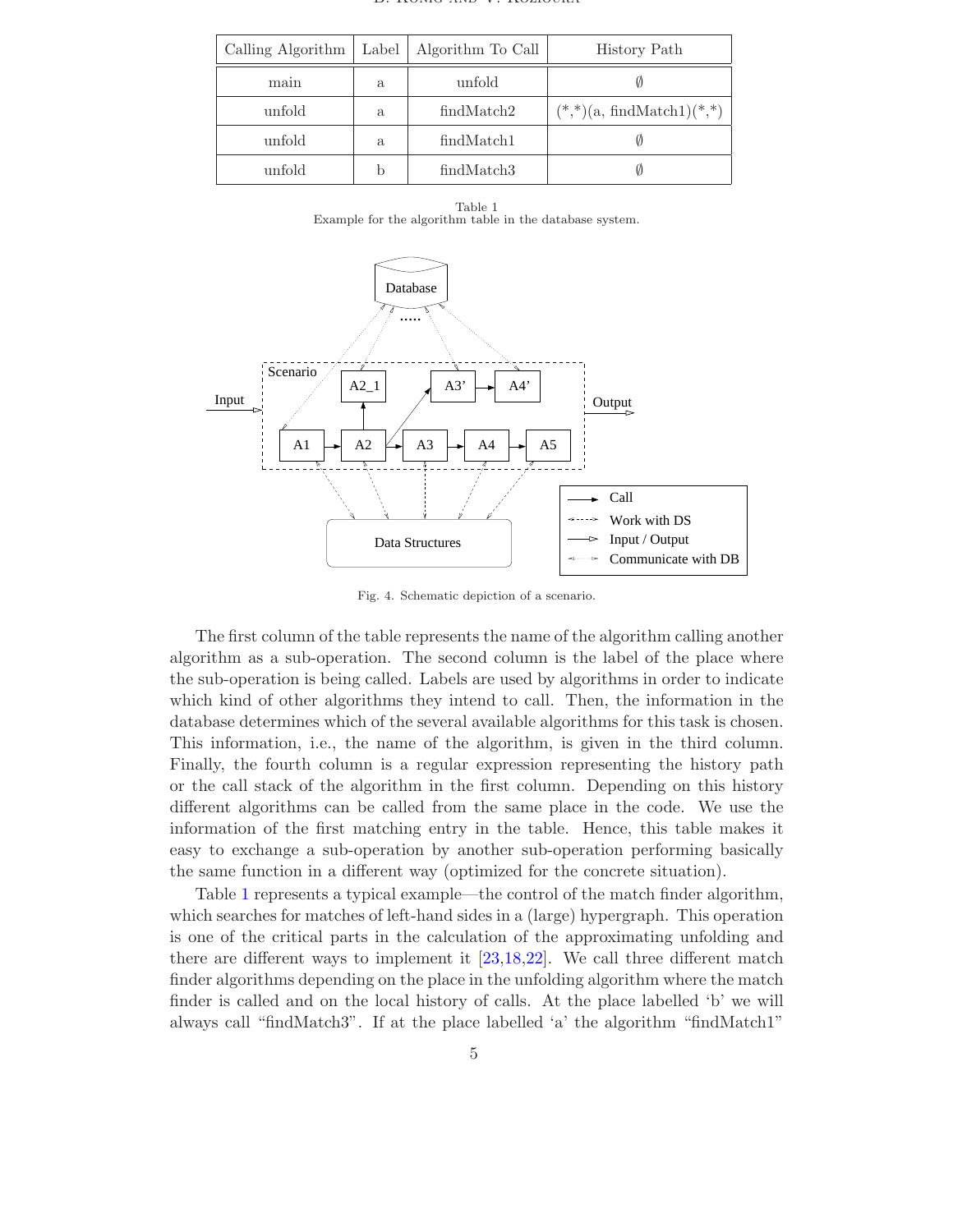has already been called, "findMatch2" will be called next. This is very similar to what happens in our implementation since in different situations matches have to be located in slightly different ways. For instance for a folding step two matches have to be found instead of one.

Another example is coverability checking for Petri nets, for which we currently use two different algorithms: computation of coverability graphs and backward reachability. The current layout of the tool also makes it easy to replace an old inefficient version of an algorithm by a more efficient one and to use different versions of an algorithm in different situations.

Besides the algorithm table there exists some other information needed to manage the behavior of algorithms. For example, there is a table describing the reusability of algorithms, i.e., which says whether a new object should be created when a new algorithm is requested or if a previously created object can be reused. Also, there exist protocols governing the communication between algorithms. For example algorithms can notify each other about changes in the data structures (validation protocol).

#### 4 System Architecture

After presenting the general ideas behind Augur 2, we will now describe the architecture behind this tool (see Fig. [5\)](#page-5-0).



<span id="page-5-0"></span>Fig. 5. Schematic representation of Augur 2.

We will explain Fig. [5](#page-5-0) in roughly chronological order, starting with the input (a graph transformation system and a specification of the property to be verified) and ending with the final output, which says whether the property holds. The system starts by reading the graph transformation system from an external source. At the moment we consider the following three possibilities: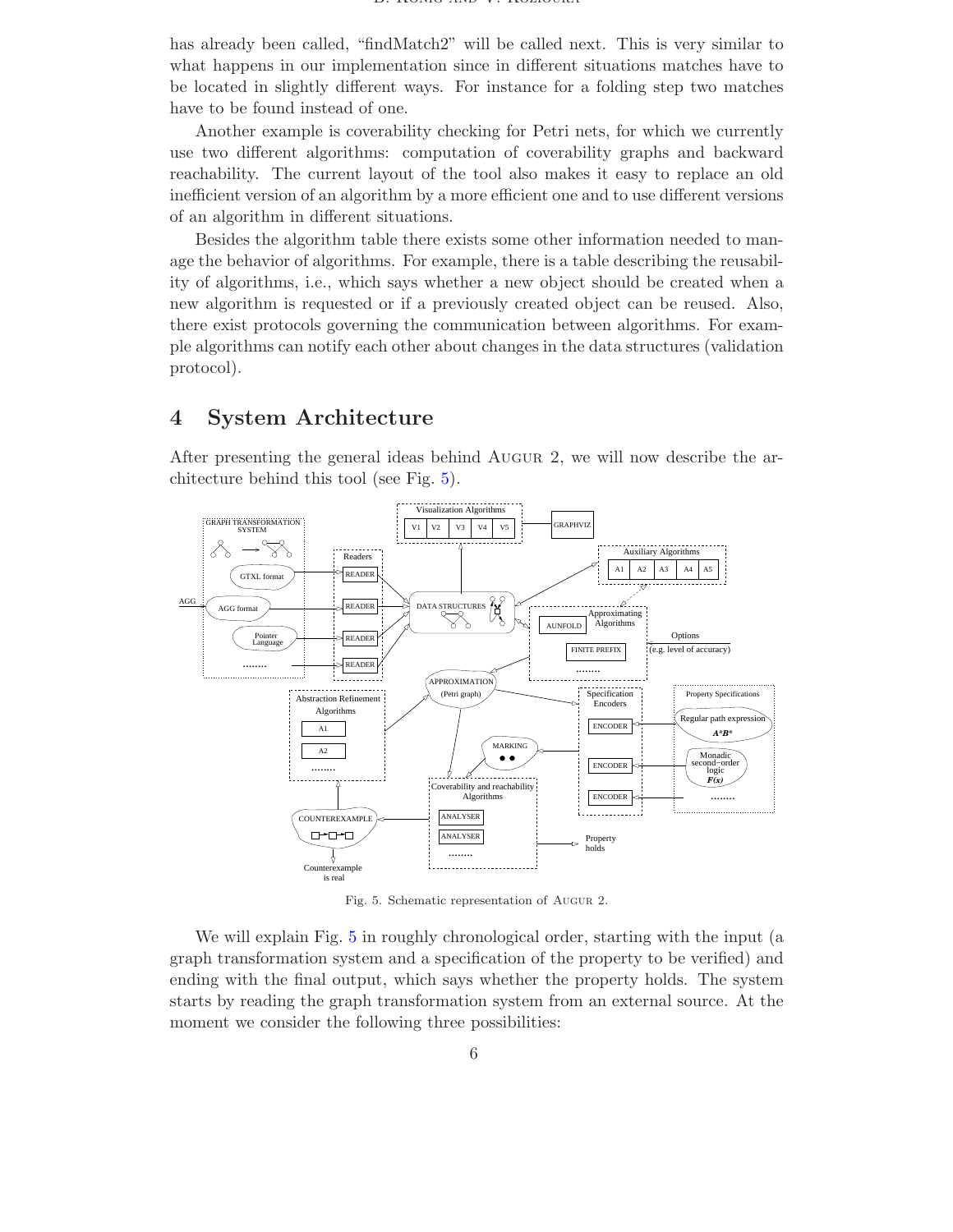- Read the GTS from a file in GTXL-format (implemented).
- Use Agg as an input source in order to draw graph transformation systems (under development).
- Write a program in a simple pointer-manipulating language, which is then converted automatically to a graph transformation system (under development).

After reading the GTS from an input source and converting it to the internal data structures it can be visualized using Graphviz and abstracted using, for instance, the approximated unfolding algorithm AUNFOLD. A different possibility is to calculate the finite complete prefix of the unfolding of the system (which—in the case of finitestate systems—represents all reachable graphs in a partially ordered structure).

Apart from the graph transformation system, we require the property which has to be verified as additional input. For this purpose we consider in Augur 2 the following two possibilities:

- Specify a regular expression with the set of hyperedge labels as the alphabet. This regular expression describes forbidden paths which should not occur in any reachable graph (implemented).
- Monadic second-order logic for hypergraphs (under development, for the underlying theory see [\[7\]](#page-8-14)).

These specification languages have to be translated into properties on Petri net markings, since the analysis has to be done directly on the Petri net structure underlying the Petri graph. The coverability of these markings can then be checked using various algorithms (described above). We also plan to implement an (approximative) reachability checker for Petri nets.

If the property does not hold, a counterexample for the net is generated. In the case of spurious counterexamples one of the refinement algorithms is used to obtain a more exact approximation. This procedure can be iterated.

Whenever a non-spurious counterexample is found, we have detected an error in the GTS, i.e., the property to be verified does not hold.

#### 5 Conclusion

Several tools are available for the analysis of graph transformation systems. While some groups [\[21,](#page-8-15)[9\]](#page-8-16) pursue the idea of translating graph transformation systems into the input language of a model checker, others attempt to develop new specialized methods for graph rewriting. Work from our side goes in this latter direction, as well as [\[17\]](#page-8-17), which led to the tool GROOVE for verifying finite-state GTS. Properties different from reachability (such as termination and confluence via critical pair analysis) can be analyzed using Agg [\[19\]](#page-8-9).

In this paper we have summarized our plans for the development of Augur 2, a new version of an analysis and verification tool based on unfolding techniques. Some functionality is already present in the current version Augur 1, furthermore the core part of Augur 2, including the database management, has already been implemented. This tool will enable us to conduct further case studies, which will give us valuable stimulations for the future development of the verification techniques.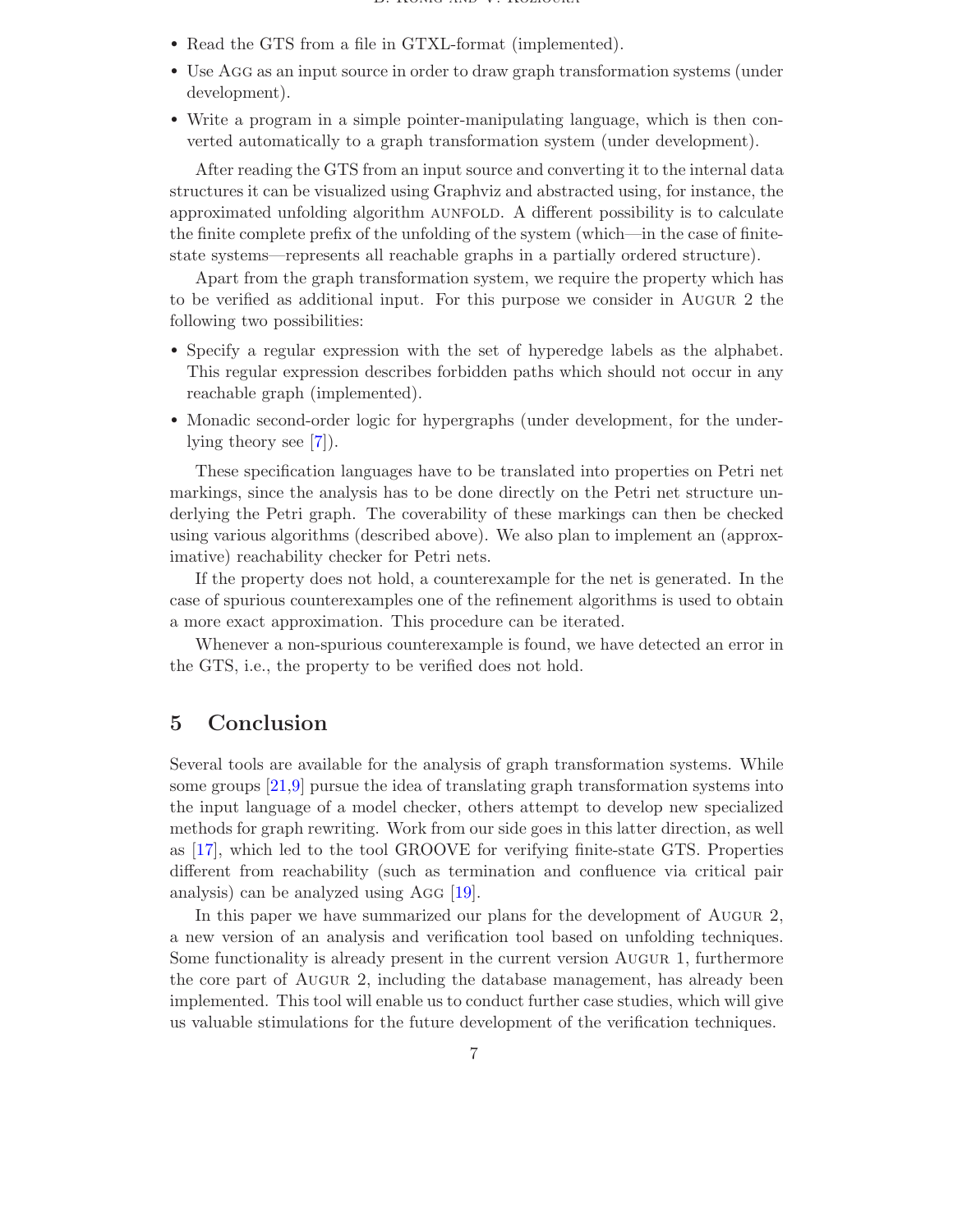Among other ideas our future plans are to implement in Augur 2 the possibility to use and analyze attributed graph transformation systems.

Finally, we recently concluded the implementation of a graphical user interface. A screenshot, together with windows visualizing the graph and net components of a Petri graph, is shown in Fig. [6.](#page-7-5)



<span id="page-7-5"></span>Fig. 6. Screenshot of Augur at work.

Acknowledgements: We want to thank all students who helped us with the implementation of Augur: Ingo Walther, Sinan Turan, Nicolas Relange, Julian Bart, Martin Horsch, Olga Danylevych and Ganna Monakova. Furthermore we would like to thank Paolo Baldan, Andrea Corradini and Tobias Heindel for valuable discussions on the theoretical background of the tool.

### <span id="page-7-2"></span>References

- [1] Abdulla, P. A., B. Jonsson, M. Kindahl and D. Peled, A general approach to partial order reductions in symbolic verification, in: Proc. of CAV '98 (1998), pp. 379–390, LNCS 1427.
- <span id="page-7-1"></span>[2] Baldan, P., A. Corradini, J. Esparza, T. Heindel, B. König and V. Kozioura, Verifying red-black trees, in: Proc. of COSMICAH '05, 2005, proceedings available as report RR-05-04 (Queen Mary, University of London).
- <span id="page-7-4"></span>[3] Baldan, P., A. Corradini and B. König, A static analysis technique for graph transformation systems, in: Proc. of CONCUR '01 (2001), pp. 381–395, LNCS 2154.
- <span id="page-7-0"></span>[4] Baldan, P., A. Corradini and B. König, Static analysis of distributed systems with mobility specified by graph grammars—a case study, in: Proc. of IDPT '02 (2002).
- <span id="page-7-3"></span>[5] Baldan, P., A. Corradini and B. König, Verifying finite-state graph grammars: an unfolding-based approach, in: Proc. of CONCUR '04 (2004), pp. 83–98, LNCS 3170.